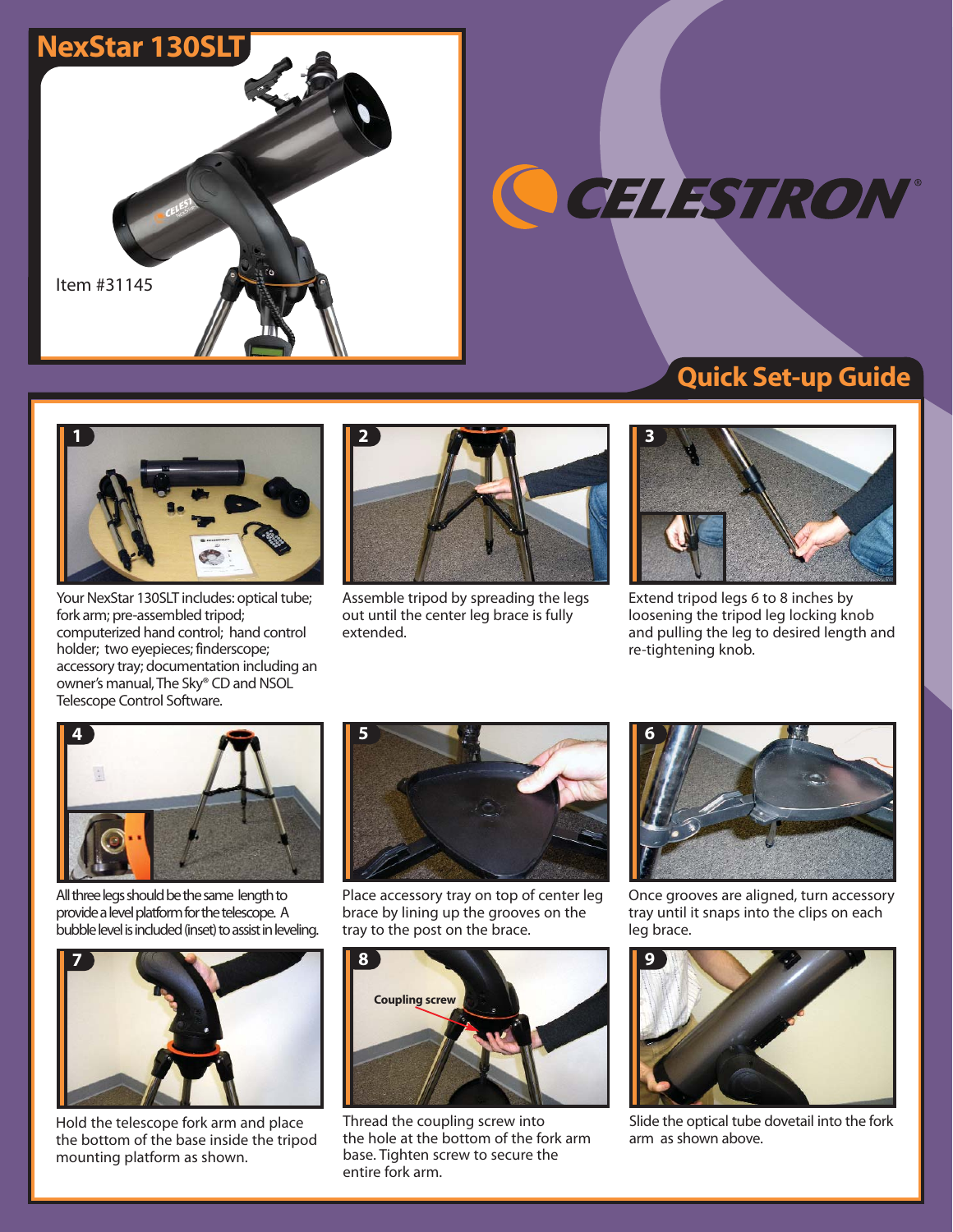# Quick Set-up Guide [cont]



Secure optical tube to fork arm by tightening the screw located on the inside of the fork arm assembly.



To attach the finderscope, loosen the silver screw and slide finderscope into mounting platform .



Secure finderscope to mounting platform by tightening the silver screw. The glass window of the finderscope should be facing towards the front of the telescope.



Attach plastic hand control holder to the tripod leg.



Select the low power (25mm) eyepiece and insert it as shown above.



Tighten silver screw to secure.



Slide Computerized Hand Control into the hand control holder as shown above.



Plug Computerized Hand Control into the "Hand Control" port on the fork arm.



Before you begin viewing, please remember to remove tube lens cap.



While observing, tube should be positioned as shown above.



Before you can use your telescope, you must insert 8 AA batteries.



Place AA batteries inside the battery compartment located at the base of the fork arm.

Before you can begin observing,you must setup your hand control, align your finderscope and align your telescope. Step by step instructions are included in the following Hand Control Setup section.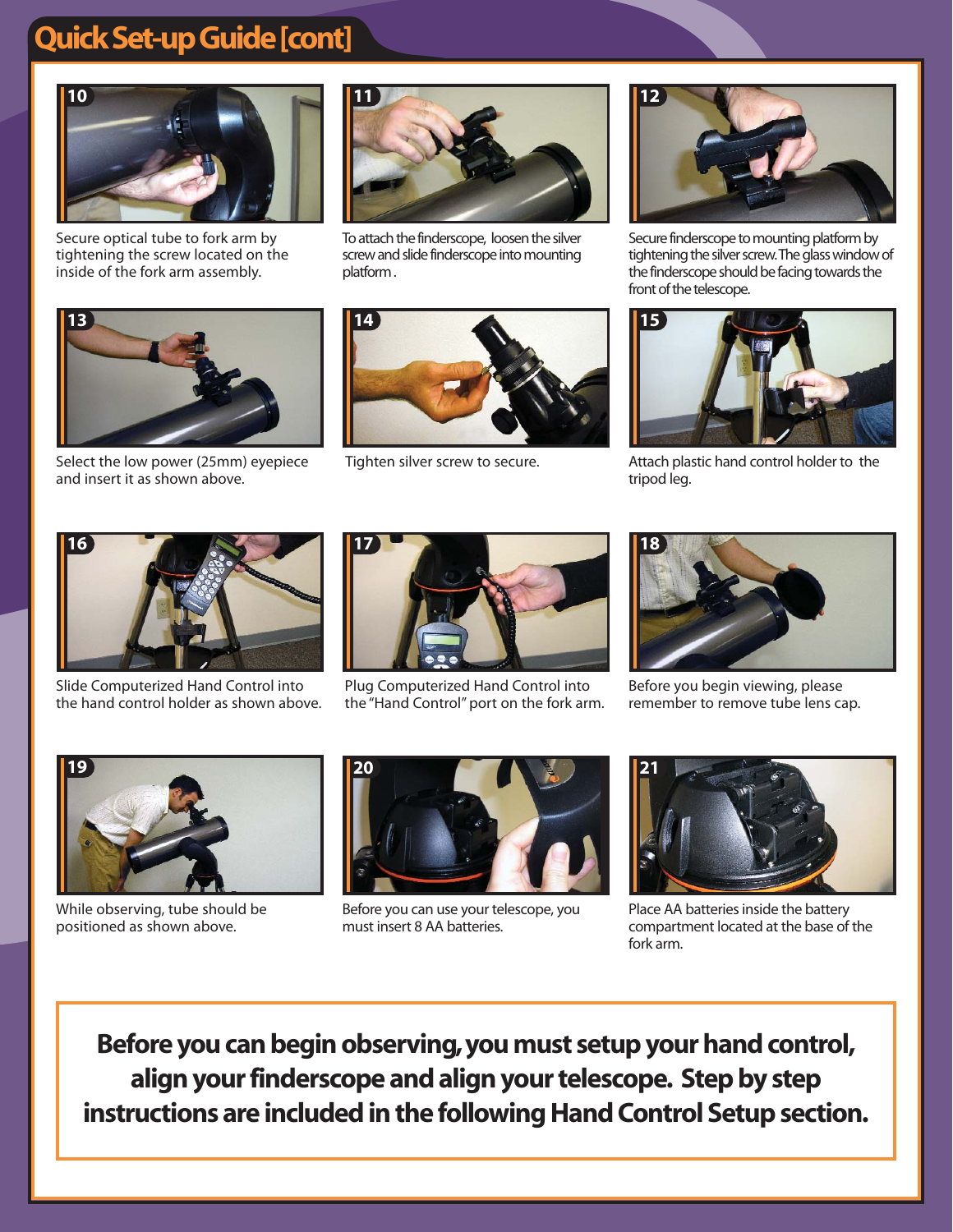### Hand Control Guide

Before you can begin using your NexStar 130SLT, you must setup your computerized hand control and go through the SkyAlign alignment procedure. In order for the NexStar to accurately point to the objects in the sky, it must first be aligned with known positions (stars) in the sky. With this information, the telescope can create a model of the sky, which it uses to locate any object in its database



Turn power switch located on the side of the fork arm to "on" position. The light will come on and the hand control will display "NexStar SLT".



Use the hand control direction arrow buttons to point telescope at a distant land object, like a telephone pole or at night you can use the moon. Center and focus the object in the 25mm eyepiece of the telescope.



You will notice that there are directional arrows in the center of the hand control. These only move the telescope. They cannot be used to scroll through menu features.



In order to accurately center an object in the eyepiece it may be necessary to change the slew speed of the motors. To change the slew speed, press the RATE button then select a number from 1 (slowest) to 9 (fastest).



Now you will need to align the finderscope. Turn on the red LED light by turning the knob shown above. When used for the first time, remove the clear plastic disk that is located between the battery clip and the battery. See inset.



With the object centered in the eyepiece, use the azimuth (right/left) and altitude (up/down) adjustment knobs on the finderscope to place the red alignment dot directly over the centered object.



Once you have aligned your finderscope, make sure to turn off the LED light to conserve the battery. Now you are ready to align the telescope. This will have to be done at night.



When the display reads NexStar SLT, press ENTER to begin the alignment procedure.



Use the UP and DOWN scroll buttons (located on #6 and #9) to select "SkyAlign" then press ENTER. Now you will need to enter your site/time information.



The hand control will display the last entered time and site information. Since this is your first time using the NexStar, press UNDO to enter your site and time information.



Press ENTER to select City Database. Use the Up and Down scroll buttons (located on #6 and #9) and choose the closest city to your present location. Press ENTER after selecting the country, state and city.



Using the numeric key pad enter your time information. Press ENTER to continue. Press UNDO to backspace.